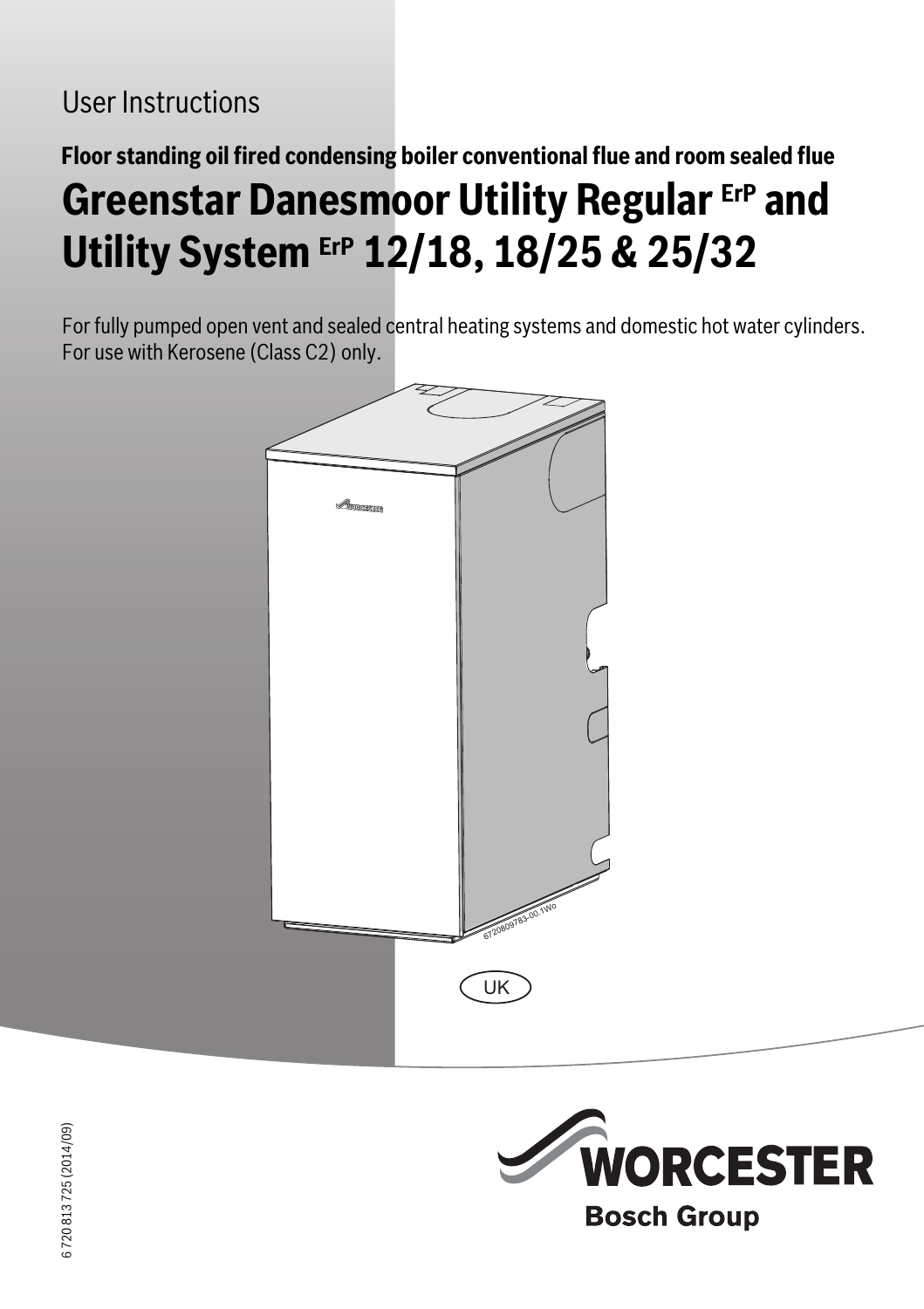

## **Preface**

## **Please read these instructions carefully**

These instructions are applicable to the Worcester, Bosch Group appliance model stated on the front cover only.

These instructions apply in the UK only and must be followed except for any statutory obligation.

After installation please leave this User instruction Manual, Installation, Commissioning and Servicing Instructions and completed Benchmark Checklist with the user.

## **Dedicated to heating comfort**

Thank you for purchasing a Greenstar oil-fired condensing appliance manufactured by Worcester, Bosch Group. The company prides itself on manufacturing appliances to the strictest quality control standards throughout every stage of production.

Worcester, Bosch group has led the field in innovative appliance design and performance for over 50 years. This heritage means all our products are of exceptional quality and proven reliability.

The Greenstar range in particular is extremely energy efficient, offering you economical running costs and value for money. It is amongst the top energy rated appliances available.

There is also the reassurance of our parts and labour guarantee - backed up by Worcester Total Cover, an optional complete maintenance scheme to keep your appliance operating at peak condition and efficiency.

## **Contents**

## **1 Key to symbols and safety instructions . . . . . . . . . . . 3** [1.1 Key to symbols . . . . . . . . . . . . . . . . . . . . . . . . . . . 3](#page-2-0) [1.2 Safety instructions . . . . . . . . . . . . . . . . . . . . . . . . 4](#page-3-0) **[2 General Information . . . . . . . . . . . . . . . . . . . . . . . . . . . 4](#page-3-1)** [2.1 Energy efficiency . . . . . . . . . . . . . . . . . . . . . . . . . . 4](#page-3-2) [2.2 Servicing . . . . . . . . . . . . . . . . . . . . . . . . . . . . . . . . 4](#page-3-3) [2.3 User caution . . . . . . . . . . . . . . . . . . . . . . . . . . . . . . 4](#page-3-4) **[3 Using your boiler . . . . . . . . . . . . . . . . . . . . . . . . . . . . . . 5](#page-4-0)** [3.1 Controls . . . . . . . . . . . . . . . . . . . . . . . . . . . . . . . . . 5](#page-4-1) [3.2 Operating the boiler . . . . . . . . . . . . . . . . . . . . . . . 6](#page-5-0)  $3.2.1$  Switching the boiler on/off  $\dots\dots\dots\dots\dots$  . 6  $3.2.2$  Setting the heating temperature  $\dots\dots\dots\dots$  6  $3.2.3$  Controlling the central heating  $\dots\dots\dots\dots$  . 6 [3.2.4Frost protection . . . . . . . . . . . . . . . . . . . . . . . . . . 6](#page-5-4) **[4 Maintenance . . . . . . . . . . . . . . . . . . . . . . . . . . . . . . . . . 7](#page-6-0)** [4.1 Maintaining your boiler . . . . . . . . . . . . . . . . . . . . . 7](#page-6-1) [4.2 Servicing . . . . . . . . . . . . . . . . . . . . . . . . . . . . . . . . 7](#page-6-2) **[5 External filling loop \(sealed system only\) . . . . . . . . . 8](#page-7-0) [6 General information . . . . . . . . . . . . . . . . . . . . . . . . . . . 9](#page-8-0)** 6.1 Ventilation information ...............................9 [6.2 Maintenance clearances . . . . . . . . . . . . . . . . . . . . 9](#page-8-2) [6.3 General notes . . . . . . . . . . . . . . . . . . . . . . . . . . . . 9](#page-8-3) **[7 Fault finding . . . . . . . . . . . . . . . . . . . . . . . . . . . . . . . . . 10](#page-9-0)** [7.1 Fault conditions . . . . . . . . . . . . . . . . . . . . . . . . . . 11](#page-10-0) **[8 Fault or Breakdown . . . . . . . . . . . . . . . . . . . . . . . . . . . 12](#page-11-0) [9 Energy saving . . . . . . . . . . . . . . . . . . . . . . . . . . . . . . . 13](#page-12-0)**  $9.1$  Tips on energy saving  $\dots\dots\dots\dots\dots\dots$  13 **[10 Your guarantee . . . . . . . . . . . . . . . . . . . . . . . . . . . . . . 14](#page-13-0) [11 Environment/disposal . . . . . . . . . . . . . . . . . . . . . . . . 14](#page-13-1)**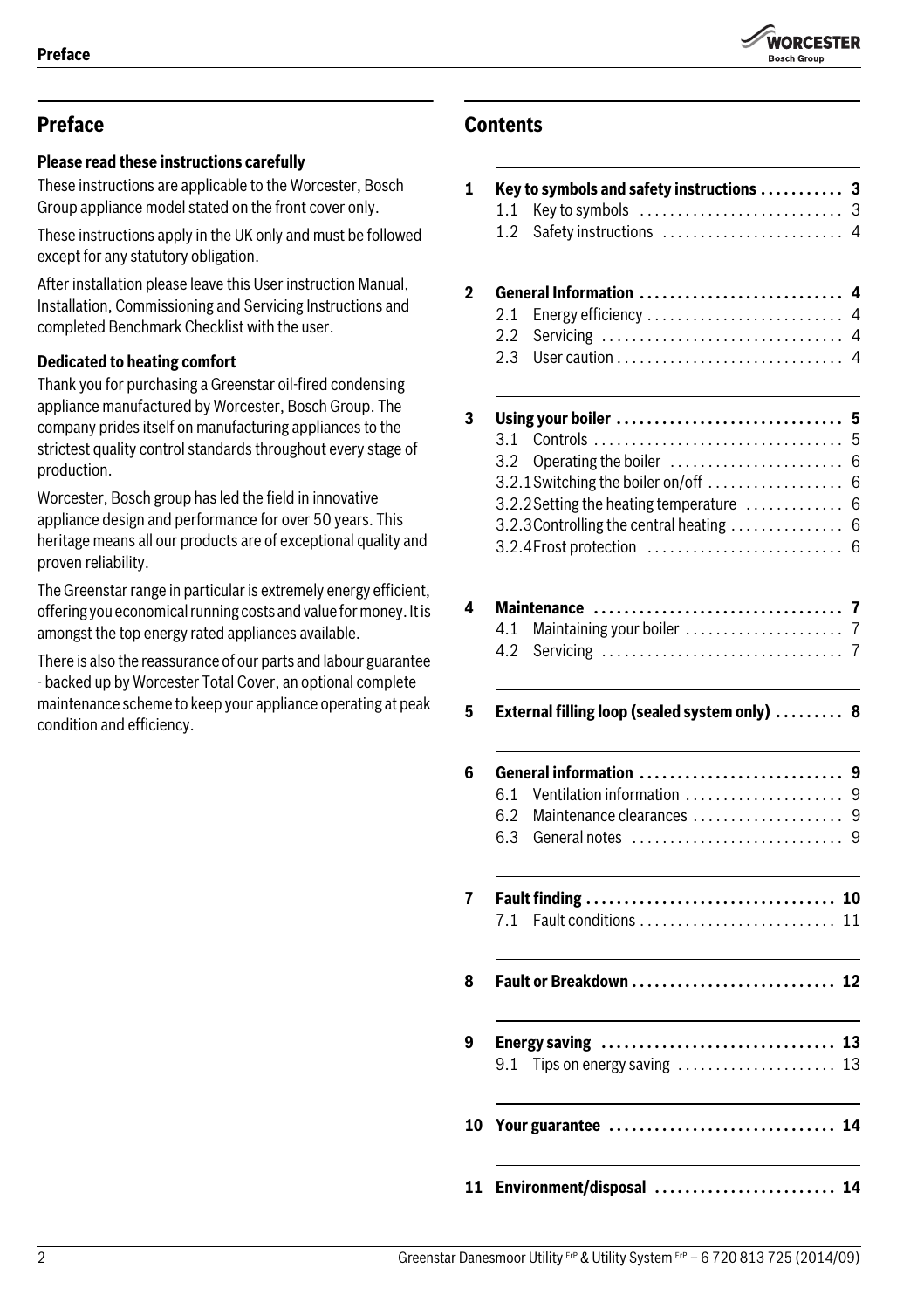

## **1 Key to symbols and safety instructions**

## <span id="page-2-0"></span>**1.1 Key to symbols**

#### **Warnings**



Safety instructions in this document are framed and identified by a warning triangle which is printed on a grey background.

The following keywords are defined and can be used in this document:

- **NOTICE** indicates a situation that could result in damage to property or equipment.
- **CAUTION** indicates a situation that could result in minor to medium injury.
- **WARNING** indicates a situation that could result in severe injury or death.
- **DANGER** indicates a situation that will result in severe injury or death.

#### **Important information**



This symbol indicates important information where there is no risk to people or property.

#### **Additional symbols**

| <b>Symbol</b>            | <b>Meaning</b>                                                                 |
|--------------------------|--------------------------------------------------------------------------------|
| 1.                       | a numbered step in an action sequence                                          |
|                          | a step in an action sequence                                                   |
| $\overline{\rightarrow}$ | a reference to a related part in the document or to<br>other related documents |
|                          | a reference number to identify or refer to a part or<br>item                   |
|                          | a list entry                                                                   |
|                          | a list entry (second level)                                                    |

*Table 1*

#### **Examples of additional symbols used**

#### **A numbered step in an action sequence**

A sequence of numbered steps or actions carried out in a specific order to complete a task.

- 1. First action
- 2. Second action
- 3. Third action etc.

#### **A step in an action sequence**

A sequence of defined actions or steps carried out in order to complete a task.

- ▶ Action
- **Next action**
- etc.

#### **A reference to a related part in the document or to other related documents.**

To refer the reader to a specific figure/table/section within the manual.

 $\rightarrow$  e.g. figure 1.

#### **A reference number to identify or refer to a part or item.**

In a related figure, items or parts identified by a sequential number.

#### **List entries, first and second levels**

- A single component/item
- A component/list, made up of multiple parts/items.
	- Sub component or sublist of main component/list.
	- etc.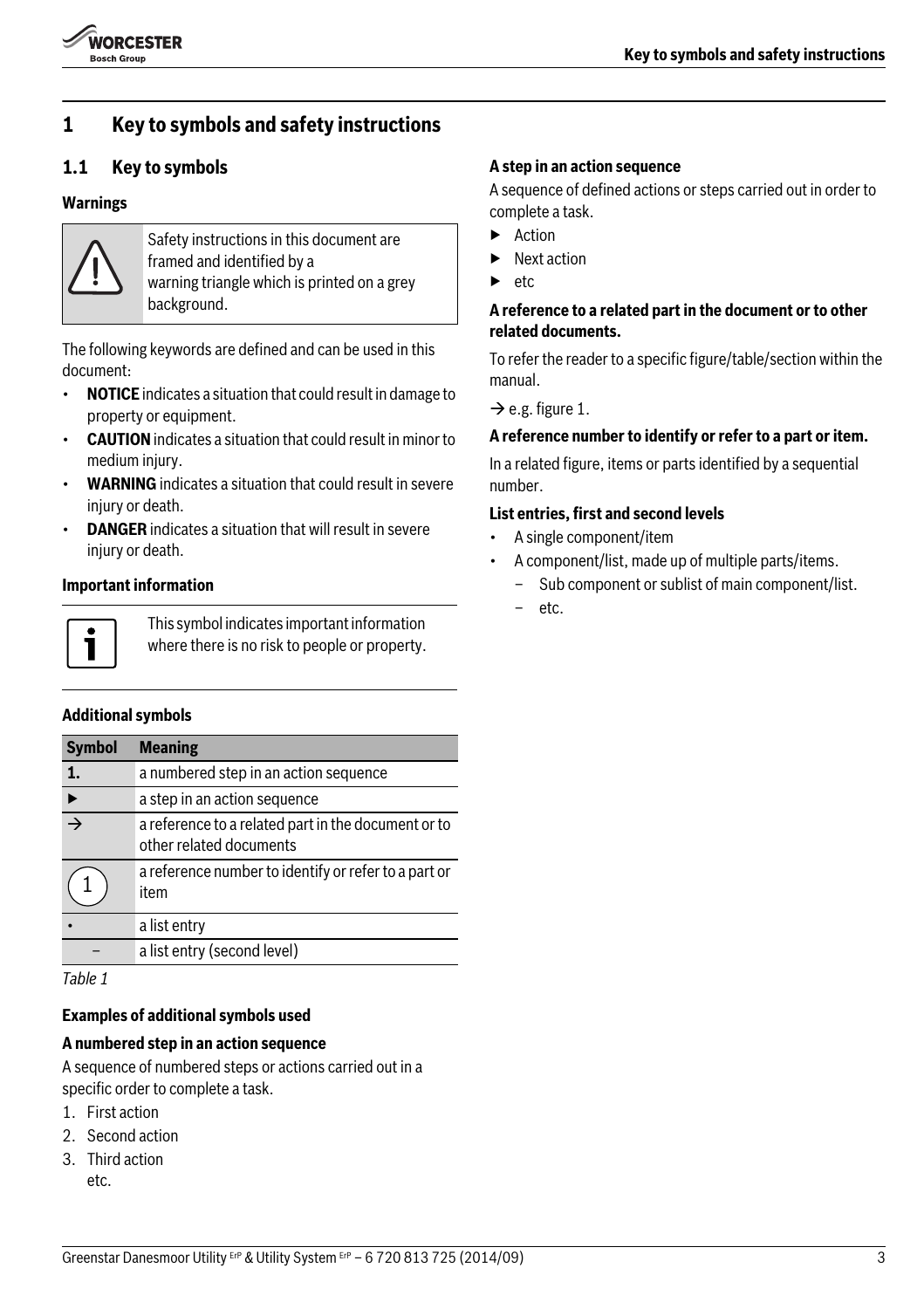

## <span id="page-3-0"></span>**1.2 Safety instructions**

These operating instructions are intended for the user of the heating system.

- $\blacktriangleright$  Read any operating instructions (boiler, heating controls, etc.) carefully before operation and keep them.
- $\triangleright$  Observe the safety instructions and warnings.

#### **Oil fumes or leaks from the appliance**

If you smell oil fumes, observe the following rules.

- $\blacktriangleright$  Extinguish any naked flames
- $\blacktriangleright$  Isolate the electrical supply
- $\blacktriangleright$  Isolate the fuel supply to the boiler
- ▶ Open windows and doors
- **Rectify the fault**

#### **Health and safety**

The appliance contains no asbestos and no substances have been used in the construction process that contravene the COSHH Regulations (Control of Substances Hazardous to Health Regulations 1988). Where applicable, the CE mark indicates compliance with relative EU Directives.

#### **Combustion air/room air**

The air in the installation room must be free of combustible or chemically aggressive substances.

- $\triangleright$  Do not use or store combustible or explosive materials (paper, propellants, thinners, paints, etc.) within the vicinity of the appliance.
- $\triangleright$  Do not use or store corrosive substances (solvents, adhesives, chlorinated cleaning agents, etc.) within the vicinity of the appliance.

#### **Appliance operation:**

This appliance can be used by children aged from 8 years and above and persons with reduced physical, sensory or mental capabilities or lack of experience and knowledge, if they have been given supervision or instruction concerning the use of the appliance, in a safe way, and understand the hazards involved.

Children shall not play with the appliance.

Cleaning and user maintenance shall not be made by children without supervision.

#### **Intended use**

This appliance must only be used as a heat appliance in a sealed hot water heating system for domestic purposes.

Any misuse or unauthorised modifications to the appliance, flue or associated accessories and heating system will invalidate the guarantee.

• Do not modify the appliance or flue system in any way.

Worcester, Bosch Group accepts no liability arising from any such actions. This does not affect your statutory rights.

## <span id="page-3-1"></span>**2 General Information**

## <span id="page-3-2"></span>**2.1 Energy efficiency**

Energy efficiency information is given in the Installation, Commissioning and Servicing Instructions supplied with the appliance.

## <span id="page-3-3"></span>**2.2 Servicing**

The Service Checklist can be found at the rear of the boiler's installation instructions. It will be required in the event of any guarantee work and may be required by the local Building Control Inspector.

- ▶ Have the boiler serviced regularly by a competent, OFTEC registered engineer.
- $\blacktriangleright$  Ensure that the service engineer completes the Service Record, at the rear of the Installation, Commissioning and Servicing Instruction manual, after each service.
- ▶ Have any work carried out only by a competent, OFTEC registered engineer.
- $\blacktriangleright$  Always use original spares, to help maintain the efficiency, safety and reliability of the appliance.

## <span id="page-3-4"></span>**2.3 User caution**

It is forbidden for any interference with the appliance other than those actions allowed in this document.



#### **CAUTION:** Incorrect use

▶ Any incorrect use can result in danger to the householder.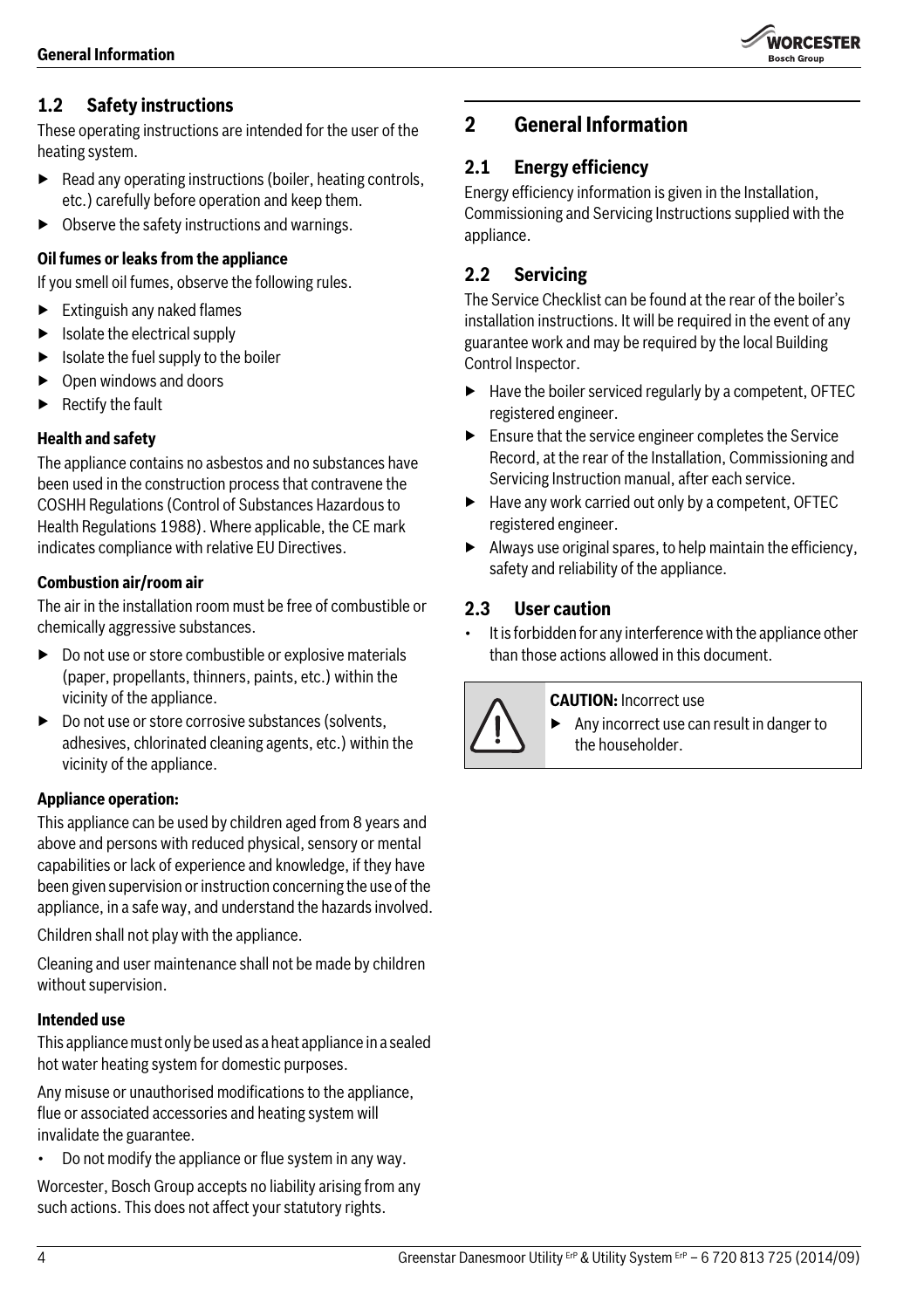

## <span id="page-4-0"></span>**3 Using your boiler**

## <span id="page-4-1"></span>**3.1 Controls**

- 1. Temperature control (behind front panel [5])
- 2. Reset button Flue overheat thermostat (behind front panel [5])
- 3. Control panel (behind front panel [5])
- 4. Reset button Boiler overheat thermostat (behind front panel [5])
- 5. Front panel
- 6. Lockout reset button on burner control box (behind front panel [5])

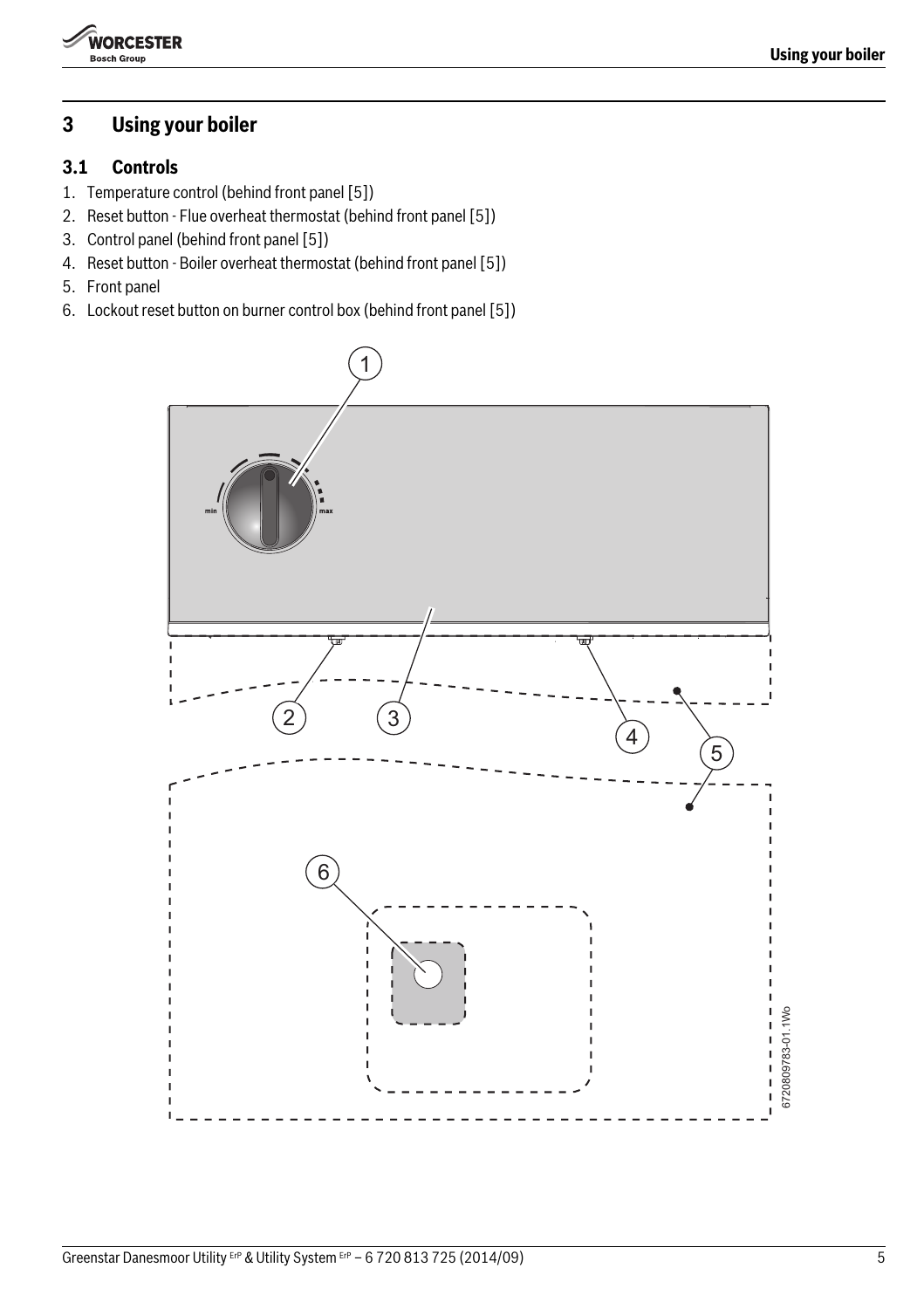<span id="page-5-0"></span>

#### <span id="page-5-1"></span>**3.2.1 Switching the boiler on/off**

- $\triangleright$  To switch on the boiler; turn on the water, oil and electricity supply to the boiler.
- ▶ Check the programmer/timer is correct and is set to ON.
- $\triangleright$  Set the room thermostat to the desired setting.
- $\triangleright$  Open and set thermostatic radiator valves as required.
- $\blacktriangleright$  Turn the boiler water temperature control to the required setting.
- ▶ To switch off the boiler; turn the programmer/timer to OFF for heating and hot water.

If the boiler is left unused and exposed to freezing conditions; shut off all the mains supplies, isolate the boiler and drain the system and boiler.

#### <span id="page-5-2"></span>**3.2.2 Setting the heating temperature**

- $\blacktriangleright$  Turn the control clockwise to increase the water temperature.
- $\blacktriangleright$  Turn the control anti-clockwise to reduce the water temperature.





6720809783-02.1Wo

The minimum and maximum ranges of the temperature control positions are approximately 55°C to 81°C.

#### <span id="page-5-3"></span>**3.2.3 Controlling the central heating**

▶ Set the programmer/timer to the correct time with the required ON/OFF periods.

**WORCESTER Bosch Group** 

- ▶ Turn the room thermostat to the temperature required.
- $\triangleright$  Set thermostatic radiator valves to the required temperature for each room.

#### <span id="page-5-4"></span>**3.2.4 Frost protection**

- $\blacktriangleright$  Frost thermostats can be wired into the boiler.
- $\blacktriangleright$  Frost protection should be fitted to the system where the system is most exposed and at risk of freezing.

If there is no hot water or heating, check pag[e 10](#page-9-0) an[d 11](#page-10-0) for fault condition guidance.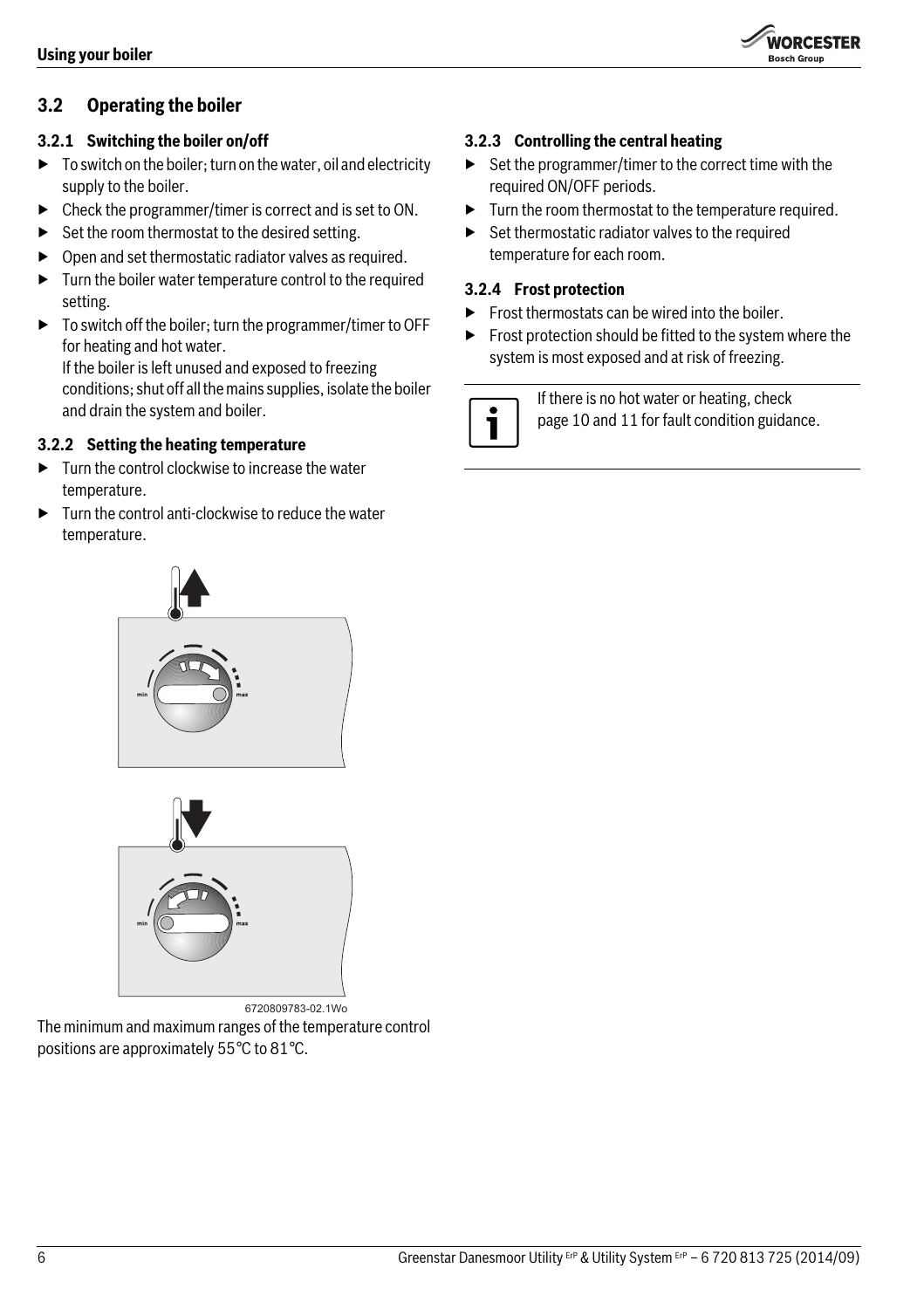

## <span id="page-6-0"></span>**4 Maintenance**

#### <span id="page-6-1"></span>**4.1 Maintaining your boiler**

Your new boiler represents a long term investment in a reliable, high quality product.

In order to realise its maximum working life and to ensure it continues to operate at peak efficiency and performance, it is essential that servicing and maintenance checks are performed at least once a year by an OFTEC engineer or other suitably qualified person.

If you would like to know more about servicing options from Worcester, Bosch Group, please visit worcester-bosch.co.uk. Please tick the appropriate box on your warranty registration card for further details of the Worcester, Bosch Group Service Contract.

When your boiler requires servicing please contact a Worcester, Bosch Group contact centre (see the back cover for details).

In addition to the service contract we are pleased to offer a one -off annual service or breakdown call out for your boiler.

#### **Maintenance tips:**

- Regularly check the oil level in the tank
- Do not obstruct the flue outlet or the air inlet
- Regularly check the system pressure gauge [D], see the figure below and chapter 4 for instructions on repressurisation of your system boiler.

## **Use in hard water areas**

In exceptionally hard water areas a device to prevent scale formation may be fitted. Installation of a scale inhibitor assembly should be in accordance with the requirements of the local water company.

An isolating valve should be fitted to allow for servicing.

#### <span id="page-6-2"></span>**4.2 Servicing**

You must have the boiler regularly serviced by a competent, qualified OFTEC registered engineer using approved spares, to help maintain the economy, safety and reliability of the boiler. The boiler should be serviced once each year after installation unless the installation conditions and usage demand more frequent services.



Ensure that the service engineer completes the Service Record in the checklist after each service.

The completed checklist will be required in the event of any warranty work and may be required by the local Building Control Inspector.

The checklist and service interval record can be found at the rear of the Installation, Commissioning and Servicing Instructions.

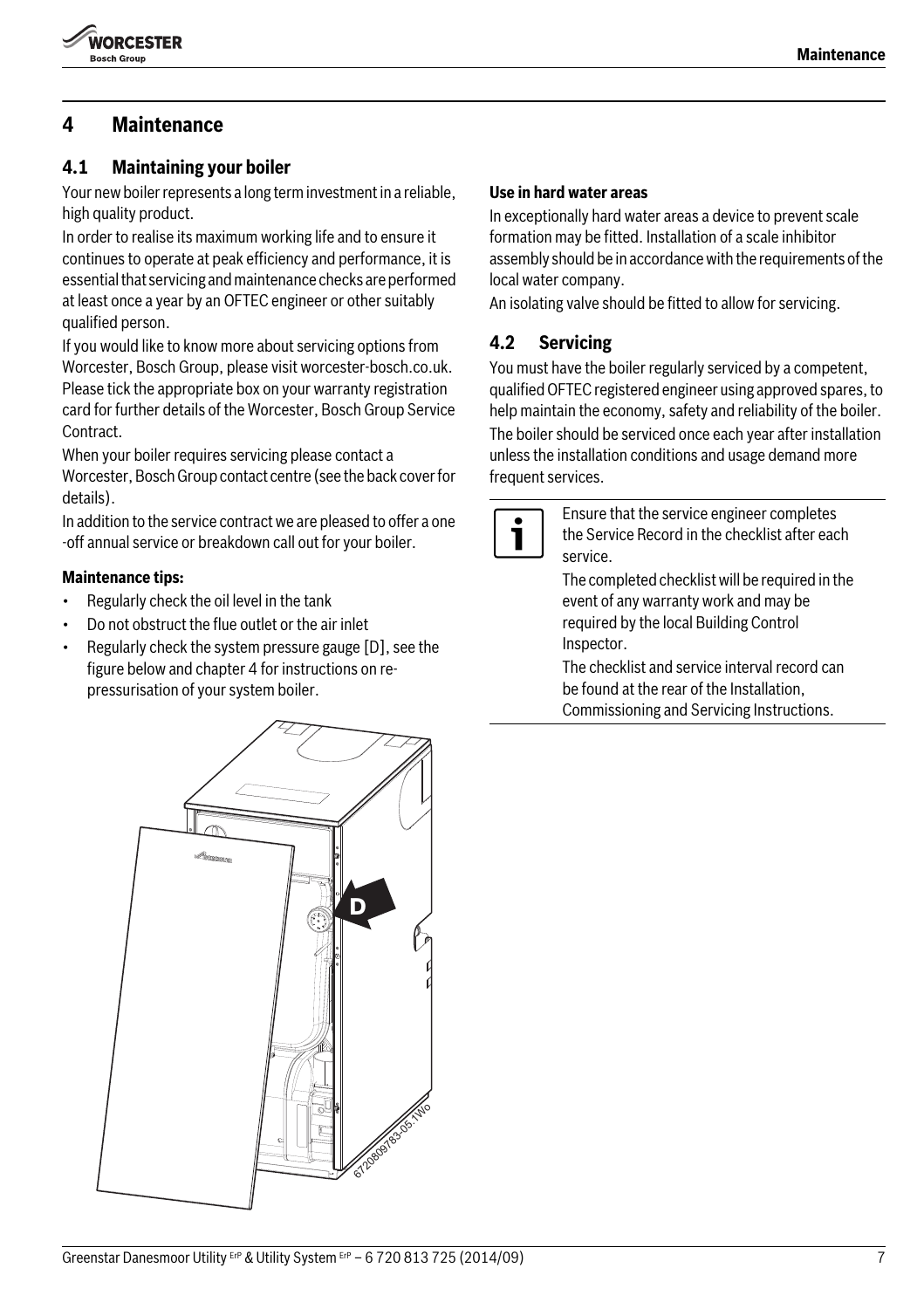

## <span id="page-7-0"></span>**5 External filling loop (sealed system only)**

This appliance is fitted to a sealed heating system which is pressurised. Your installer will advise you of the minimum and maximum pressure indicated on the pressure gauge.

- $\blacktriangleright$  Check regularly that the pressure is maintained.
- If the pressure gauge reads less than 1 bar then the system requires re-charging.
- ▶ Contact your installer or maintenance engineer if a permanent significant decrease or increase in pressure is indicated on the pressure gauge.

Once the external filling loop has been located, follow the instructions for re-pressurising the system.

- 1. Unscrew blanking cap.
- 2. Attach the hose to the valves, screw on hand-tight.
- 3. Turn the handle/screwdriver slot through 90° to open the valves.
- 4. The handle/screwdriver slot will be in-line with the valves



<span id="page-7-1"></span>*Fig. 1 External filling loop*

- 5. When the pressure reaches between the 1 and 1.5 bar marks (zone A), turn the handle/screwdriver slot back, through 90°, to close the valve.
- 6. The handle/screwdriver slot will be at 90° to the valves
- 7. Remove the hose and replace the blanking caps.

If the pressure gauge reads more than 1.5 bar as a result of over filling, bleed one radiator until the pressure gauge returns to between 1 and 1.5 bar.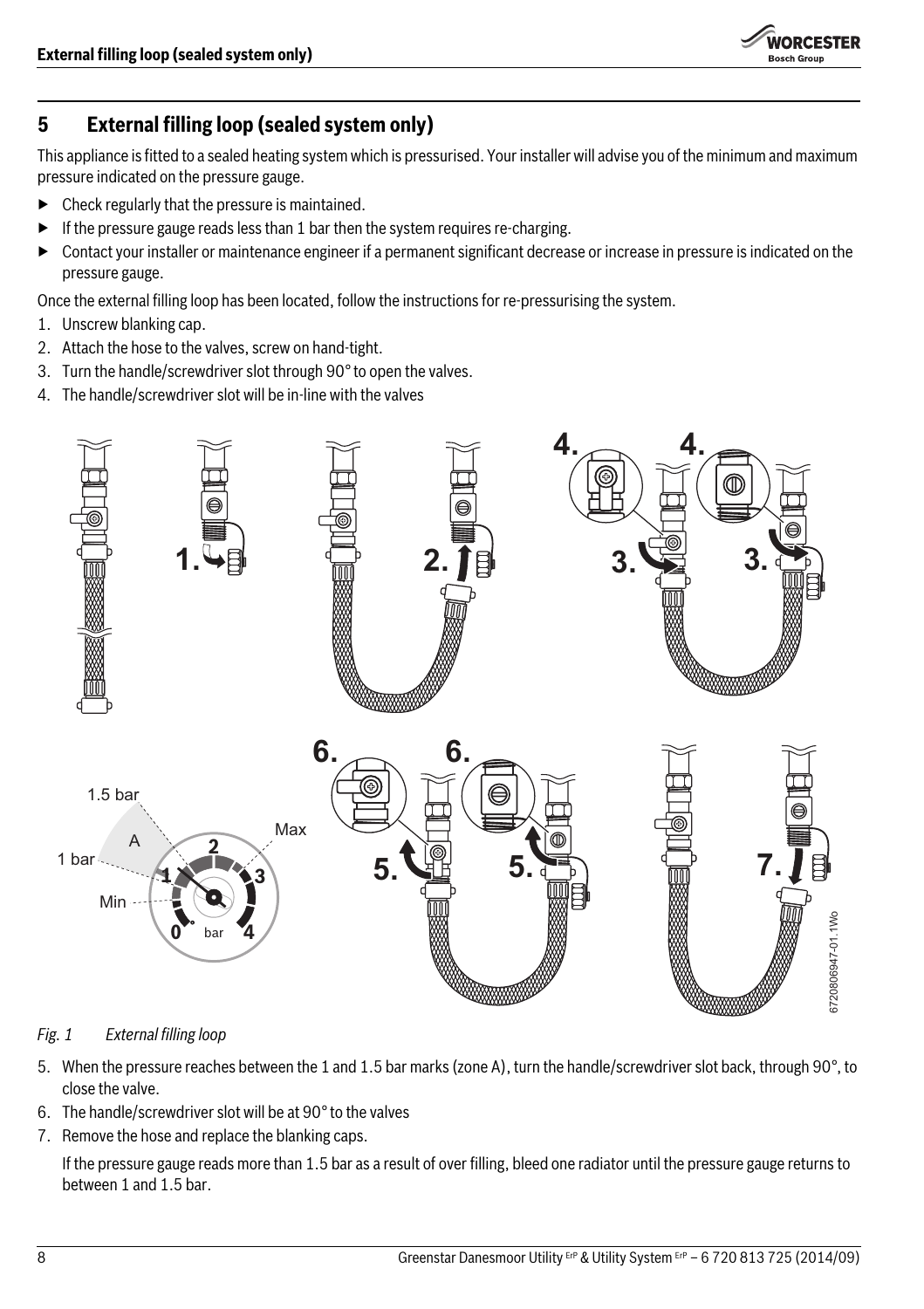



## <span id="page-8-0"></span>**6 General information**

### <span id="page-8-1"></span>**6.1 Ventilation information**

#### **Boiler location**

\*\* The boiler can be installed under a worktop as long as:

- $\blacktriangleright$  The worktop above the boiler is easily removable for maintenance.
- ▶ There is at least 10mm clearance above the boiler.
- ▶ The front of the boiler is not enclosed.

#### **Ventilation**

Air vents must be functional at all times and the air supply must not be restricted or contaminated.

The boiler clearances must meet the minimum shown below for servicing and venting purposes.

\* If this clearance is less than 75mm the flue 'knock-out' panel sections must be removed to improve air circulation and cooling.

Do not place clothes or objects to hinder the air circulation required by the boiler.

#### <span id="page-8-2"></span>**6.2 Maintenance clearances**



Conventional flue boilers require an adequate supply of fresh air which must be delivered to the boiler for combustion purposes through a permanent inlet, such as an air brick, into the area where the boiler is situated.

If a cupboard or compartment which is to be used for storage or airing is built around the boiler after installation there must be a non-combustible partition around the boiler. Refer to the installation manual for minimum vent sizes.

## <span id="page-8-3"></span>**6.3 General notes**

To get the best from your boiler, read these instructions carefully.

#### **Central heating system**

During the first few hours of operation of the central heating system, check that all radiators are being heated at an even rate. If the top of a radiator is at a lower temperature than the bottom then it should be vented by releasing air through the venting screw at the top of the radiator. Ask your installer to show you how this is done. Repeated venting will reduce the quantity of water in the system and this must be replenished for safe and satisfactory operation of the boiler.

When excessive venting or water leaks are found in the system you must contact a service engineer to inspect the installation and rectify any fault.

Only use additives compatible with the boiler and system. Use of incompatible additives can cause damage and will invalidate the boiler guarantee.

#### **Condensate drain**

This is a condensing boiler and the terminal will, at times give out a plume of water vapour. This is quite normal.

The boiler also produces quantities of condensate which is discharged regularly via a pipe to drain.

This pipe must not be blocked or altered in any way.

#### **Clearances, see sectio[n 6.2](#page-8-2)**

Your installer will have provided adequate space around the boiler for safety and servicing access.

Do not restrict this space with the addition of cupboards, shelves etc. next to the boiler.

#### **Room thermostat**

A room temperature controller must be fitted to control the central heating. Refer to instructions supplied with the thermostat for information on siting and setting.

#### **Thermostatic radiator valves**

It is recommended that this type of valve is fitted to all but one of the radiators (or at least those in the sleeping accommodation). The remaining radiator, which must be where the room thermostat is located, should be un-controlled and must be left open.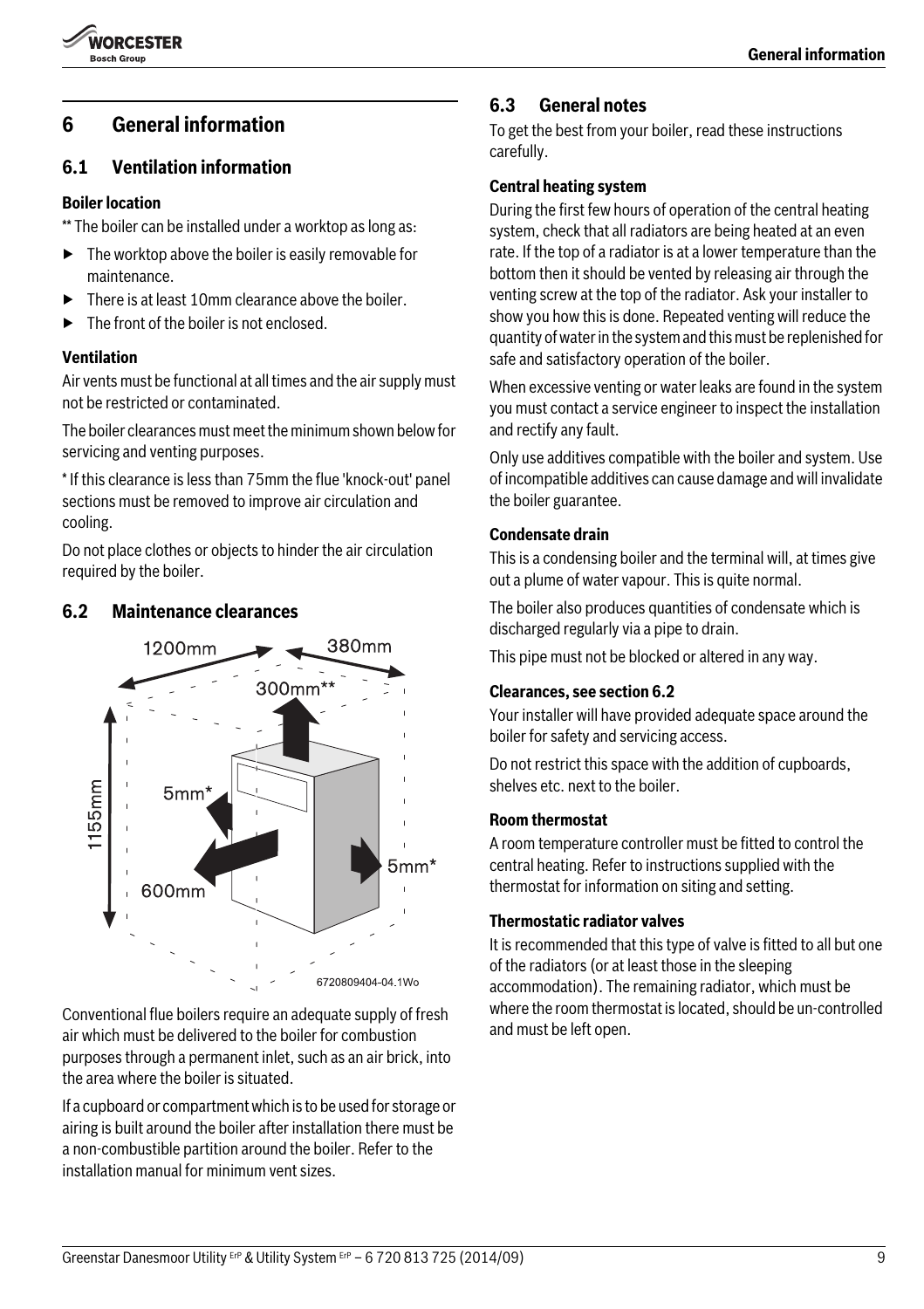

## <span id="page-9-0"></span>**7 Fault finding**

In the event that the appliance stops functioning or does not perform as expected, you can carry out a few simple checks. These checks are some of the most common causes and are listed in the table below. Should the problem persist or if other fault codes are displayed, then it will be necessary to contact Worcester, Bosch Group.

| <b>Problem</b>                                | <b>Cause</b>                                                          | Remedy                                                                                      |
|-----------------------------------------------|-----------------------------------------------------------------------|---------------------------------------------------------------------------------------------|
| Desired room<br>temperature is not<br>reached | Thermostatic radiator valve(s) set too low                            | Increase thermostatic radiator valve setting(s).                                            |
|                                               | Temperature control for central heating flow on<br>boiler set too low | Increase central heating flow temperature<br>control setting                                |
|                                               | Low temperature setting on the room thermostat                        | Increase settings on room thermostat                                                        |
|                                               | Air trapped in heating system (System model)                          | Bleed radiators and re-pressurise the heating<br>▶<br>system                                |
|                                               | Low system water pressure (System model)                              | Re-pressurise the system, refer to page 8                                                   |
| Desired room<br>temperature is too<br>high    | Thermostatic radiator valve(s) are set too high                       | Turn down thermostatic radiator valves/room<br>thermostat                                   |
|                                               | Room thermostat is set too high                                       | Reduce central heating temperature by turning<br>down the Central Heating control on boiler |
| Heating stays on for<br>too long              | Clock is incorrectly set                                              | Check setting and adjust                                                                    |
| Hot water<br>temperature too low              | Temperature set too low on cylinder thermostat<br>control.            | Check setting and adjust                                                                    |
|                                               | Air trapped in heating system (System model)                          | Bleed radiators and re-pressurise the heating<br>system                                     |
|                                               | Low system water pressure (System model)                              | Re-pressurise the system, refer to page 8                                                   |
| Hot water<br>temperature too<br>high          | Temperature set too high on cylinder thermostat<br>control.           | Check setting and adjust                                                                    |

*Table 2 Fault finding*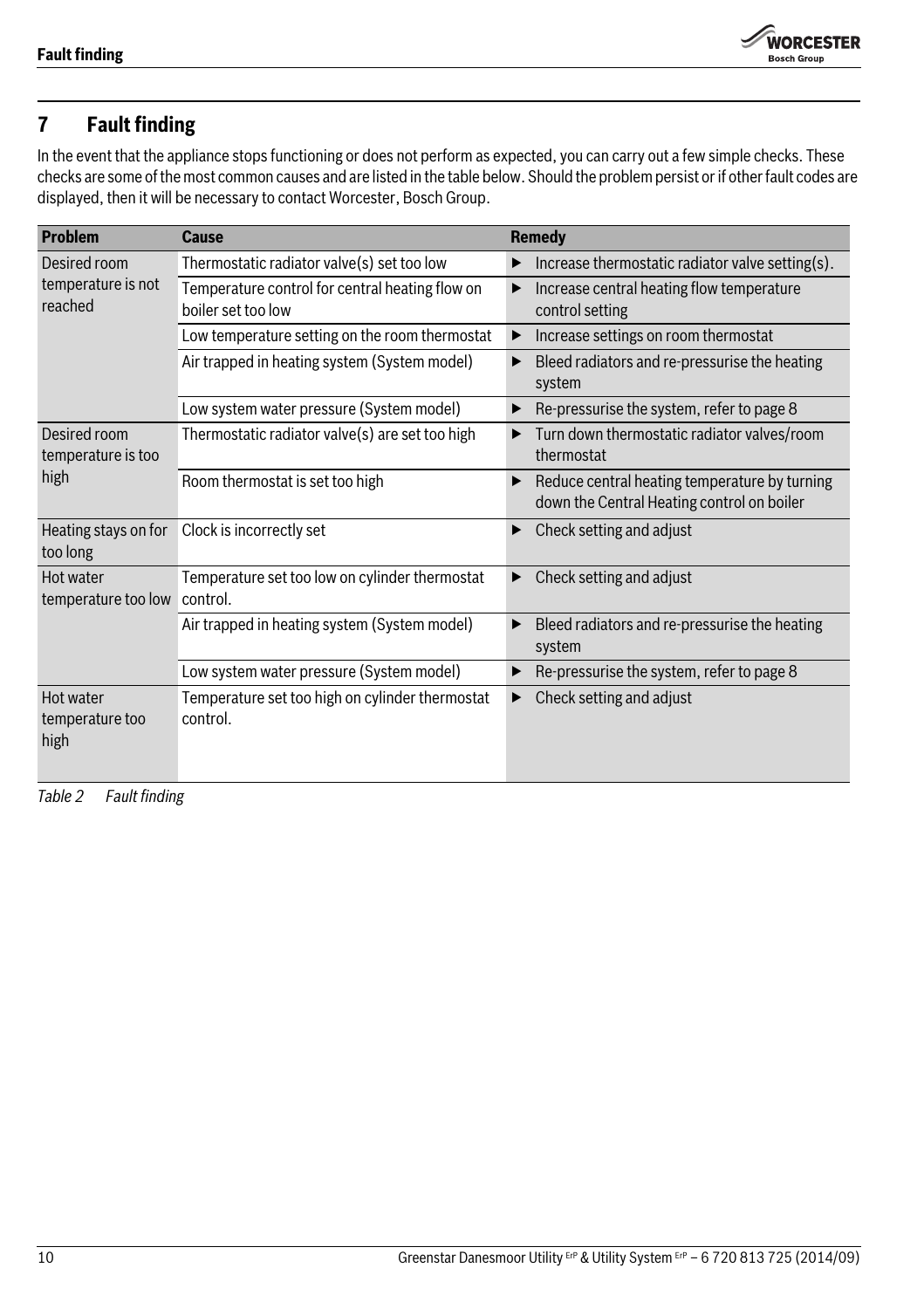

### <span id="page-10-0"></span>**7.1 Fault conditions**

#### **Normal operation**

#### 1. **Lockout indicator OFF:**

The burner will cycle on and off under the control of the programmer/timer and the thermostats.

#### **Lockout indicator light**

#### 2. **Lockout light ON, boiler not firing:**

- $\blacktriangleright$  Check oil level in the oil storage tank.
- $\blacktriangleright$  Press button (A). Boiler should fire.
- $\blacktriangleright$  If no response, wait 2 minutes press reset button (A) again.
- $\blacktriangleright$  If lockout light stays on, do not attempt further resets. Contact your service engineer for advice.
- 3. **Lockout light OFF, boiler not ON, no heating/hot water**
- $\blacktriangleright$  Ensure there is a power supply to the boiler.
- $\triangleright$  Check the programmer is set to ON for heating.
- $\blacktriangleright$  Check the setting of the room thermostat, boiler temperature control/tank thermostat.
- $\blacktriangleright$  Press reset buttons (B and C).
- $\blacktriangleright$  If the demand light stays off contact your service engineer for advice.

#### **To access the reset buttons**

- $\blacktriangleright$  Pull front panel off boiler to release ball stud connections.
- $\blacktriangleright$  Reset buttons and lockout indicator positions shown opposite.
- $\triangleright$  To replace front panel, locate ball studs in their connectors and push. Apply pressure to the edges of the panel only to avoid possible damage.







#### **ACCESSING RESET BUTTONS:**

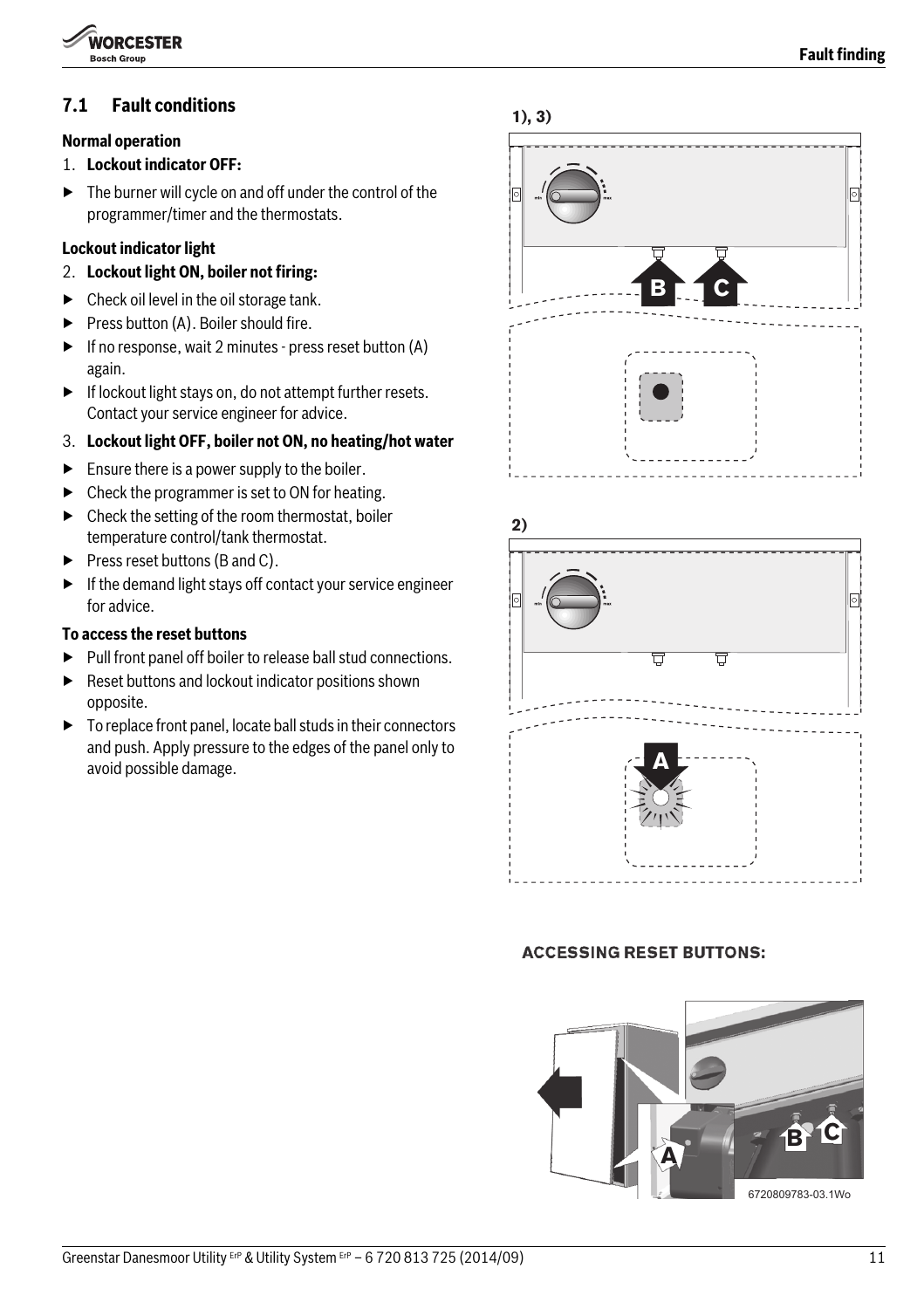

## <span id="page-11-0"></span>**8 Fault or Breakdown**

This boiler is supported in mainland UK by Worcester, Bosch Group, part of Bosch Thermotechnology Ltd.

Specialist service engineers are available to attend a breakdown occurring on this appliance.



Invoices for attendance and repair work carried out on this appliance by any third party will not be accepted.

- No charge will be made for parts and/or labour providing: An appliance fault is found and the appliance is within the guarantee period. Reasonable evidence of this must be supplied on request. i.e. the Benchmark Checklist.
- A call-out charge will be made where:
	- The appliance is outside the guarantee period.
	- Evidence cannot be provided that the first year service inspection has been carried out (i.e. an entry in the Benchmark Checklist).
	- Our Field Service Engineer finds no fault with the appliance.
	- The cause of breakdown is misuse or with other parts of your plumbing/heating system, or with equipment not supplied by Worcester, Bosch Group.

**If the boiler fails to give complete satisfaction, please check the following points before calling for a service engineer:**

- 1. Oil level in the tank
- 2. Power to the boiler
- 3. All control settings

#### **Technical support**



### **No appliance fault is found on over 30% of all service calls.**

In the event of a appliance fault or breakdown please contact Worcester, Bosch Group appointments team on 0330 123 9339.

Your advisor will arrange for an engineer to call with the minimum of delay; under normal circumstances this will be from 1 - 3 working days (excluding weekends and bank holidays) for priority breakdown situations (no hot water and/ or heating).

#### **Boiler data label**

The data label can be found on the condensate trap bracket on the right hand side.

To access first remove the front panel:

- ▶ Pull bottom of front panel to release lugs.
- $\blacktriangleright$  Lift panel off top ledge (beneath the fascia) and remove from appliance.

To replace front panel:

- $\blacktriangleright$  Hang the front panel on the top ledge.
- $\blacktriangleright$  Gently push the panel at the base (from the edges so as not to damage the panel) until the panel clips into place.

(You can record this information on the inside back cover of this manual.)

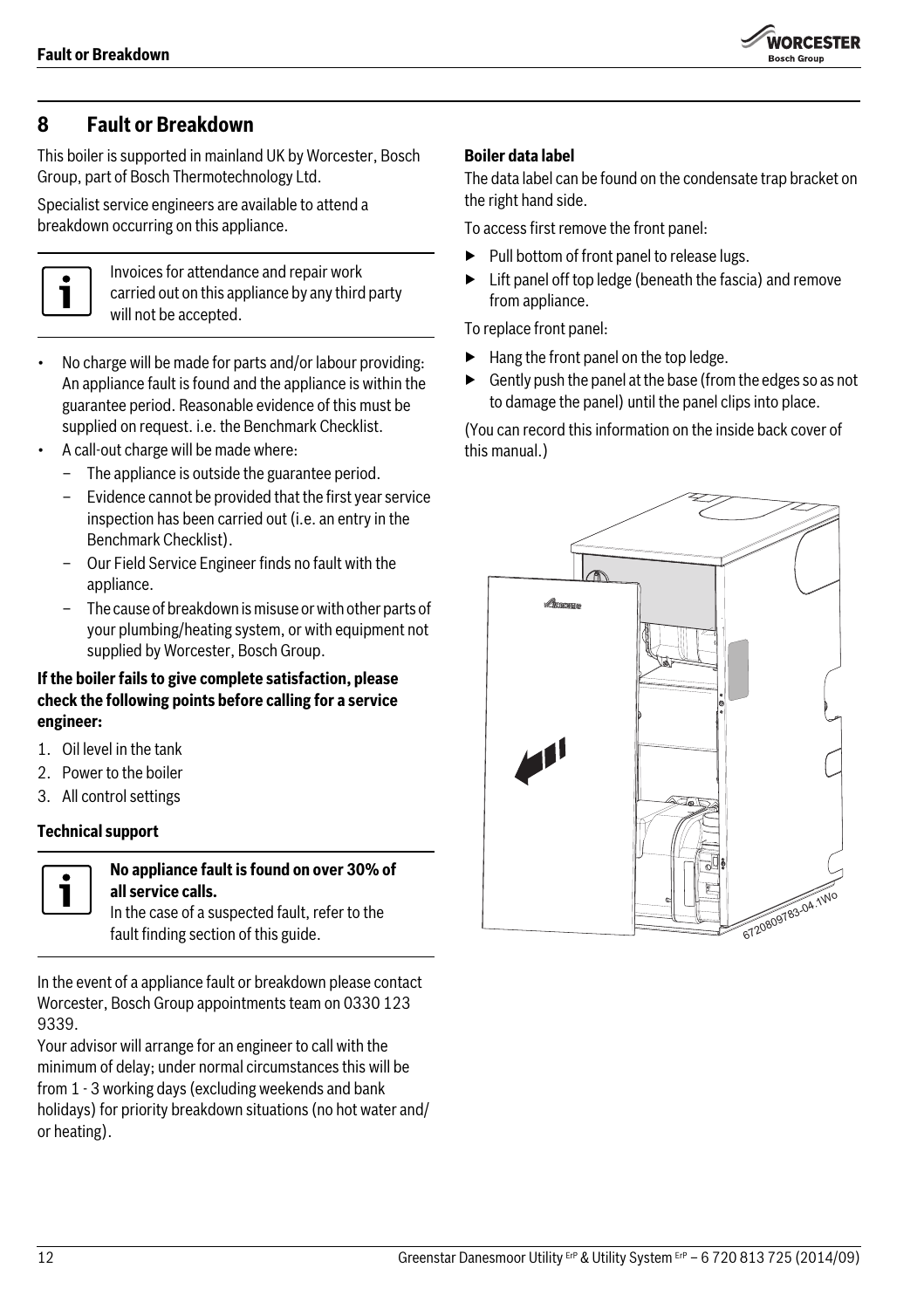

## <span id="page-12-0"></span>**9 Energy saving**

## <span id="page-12-1"></span>**9.1 Tips on energy saving**

#### **Room thermostats**

Reducing the setting of the room thermostat by 1°C can reduce fuel consumption by up to 10%.

#### **New control systems**

Upgrade your heating control system with the latest equipment available. The minimum level of control for a heating system is a programmer, interlocking room thermostat and thermostatic radiator valves.

#### **Radiators**

More often than not radiators will be sited underneath a window, so the warm air from the radiator heats the colder incoming air from the window.

The performance of the radiator will be affected if the curtains are allowed to drape over the radiator or shelves are fitted above it.

The positioning of furniture and tables in front of the radiator should also be avoided.

It is advisable to manually adjust all radiator valves every 2-3 months to prevent them from sticking. It is also important that the plastic tops of all valves are always in position and not cracked or damaged to help prevent accidents. Care should be taken when vacuum cleaning carpets to avoid damage to valves and pipework.

The heating system and the outputs of the radiators have been carefully selected by your installer. The temperature obtainable in any given room is dependent on all radiators being operated at the same time. If you decide to turn off radiators in unused rooms, spare bedrooms etc., you may experience slightly lower room temperatures in rooms adjacent to unheated rooms.

#### **Heating economically**

The boiler is designed to provide a high level of comfort while keeping oil consumption and the resulting environmental effect as low as possible.

The central heating control on the boiler should be set as low as possible while still maintaining a comfortable room temperature.

The temperature of each room can be set individually using the thermostatic radiator valves (except the primary room with the room thermostat).

#### **Roof insulation**

Around 30% of the heat loss from a property is through the roof. Replace any old insulation with new insulation, preferably to a minimum thickness of 200mm.

#### **Window frames**

Single glazed windows, particularly those with steel frames, can lose a great deal of heat.

Consideration should be given to replacement with PVCu or wooden framed double glazed units.

#### **Curtains**

Lined curtains, or heavier full length curtains can provide excellent insulation. However, always ensure that the curtains do not drape over radiators.

#### **Draughts**

Try to ensure that draughts around doors, windows, letter boxes and keyholes etc. are reduced by using a suitable draught excluder.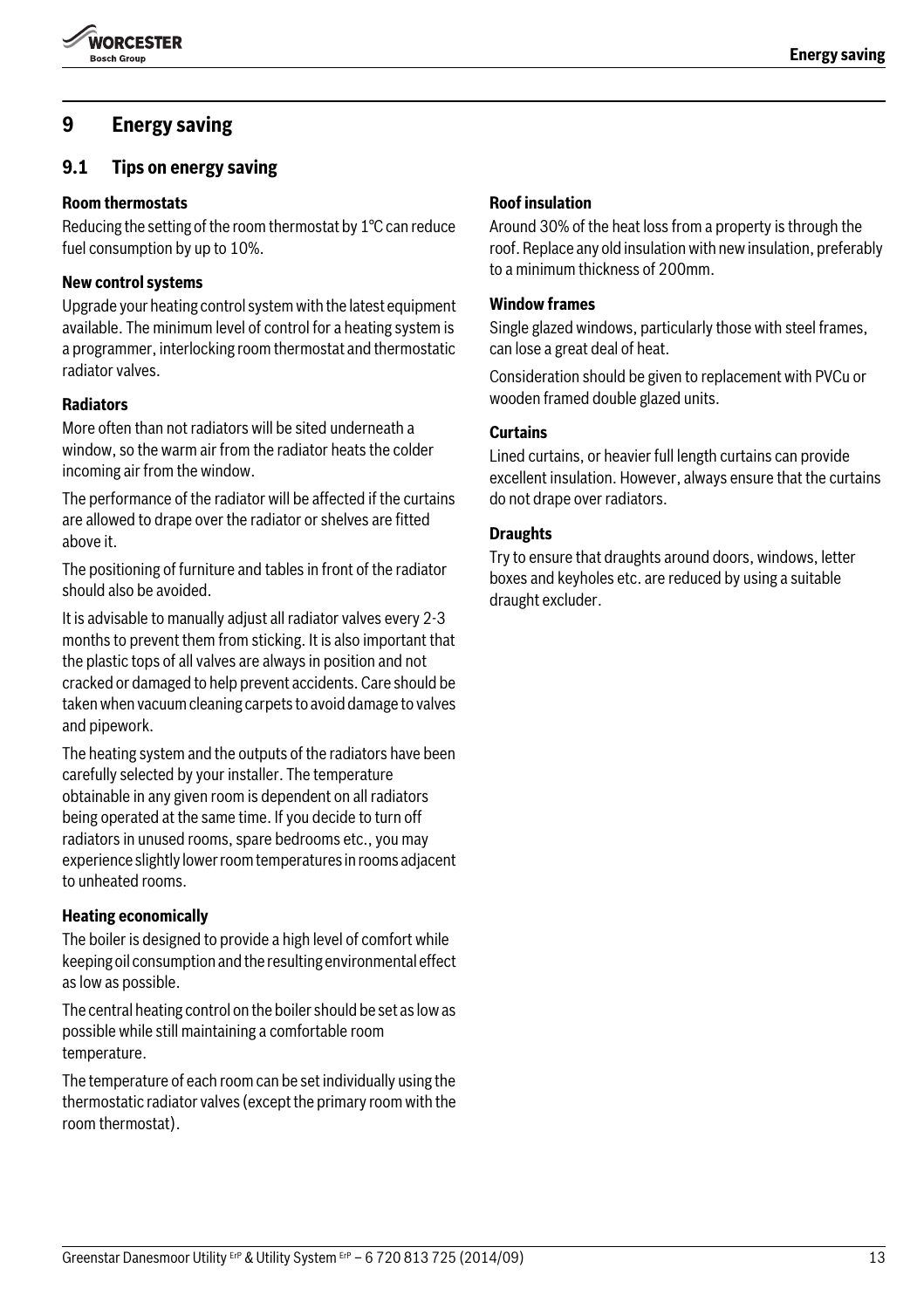## **WORCESTER** .<br>Rosch Groun

## <span id="page-13-0"></span>**10 Your guarantee**

This appliance has a guarantee against faulty materials or workmanship from the date of installation subject to the following terms and conditions:

- During the period of this guarantee any components of the appliance which are proven to be faulty or defective in manufacture will be exchanged or repaired free of charge by Bosch Thermotechnology Ltd.
- The householder may be asked to prove the date of installation, that the appliance was correctly commissioned and, where appropriate, the first year's service has been carried out to the satisfaction of Bosch Thermotechnology Ltd., when requested. These should be documented as a part of the Benchmark Checklist.
- The appliance has been used only for the normal domestic purposes for which it was designed.

This guarantee does not affect your statutory rights.

#### **Guarantee registration**

Your Greenstar appliance carries a guarantee against faulty material or manufacturer subject to Terms and Conditions. To read the full Terms & Conditions please visit us on-line at www.worcester-bosch.co.uk/guarantee. The Guarantee Registration form is available on this same page and can be completed and submitted electronically.

Alternatively, please telephone one of our Guarantee Registration advisors on 0330 123 2552.

Your statutory rights are not affected by the manufacturers guarantee.

| Model             |  |
|-------------------|--|
| Serial number*    |  |
|                   |  |
| Type/size         |  |
| Date of           |  |
|                   |  |
| installation      |  |
| Installer details |  |
|                   |  |
|                   |  |
|                   |  |
|                   |  |
|                   |  |
|                   |  |
|                   |  |
|                   |  |
|                   |  |

[\*] Refer to the boiler data label inside the casing

## <span id="page-13-1"></span>**11 Environment/disposal**

Environmental protection is a fundamental corporate strategy of the Bosch Group.

The quality of our products, their economy and environmental safety are all of equal importance to us and all environmental protection legislation and regulations are strictly observed. We use the best possible technology and materials for protecting the environment taking account of economic considerations.

#### **Packaging**

**For you records:**

We participate in the recycling programmes of the countries in which our products are sold to ensure optimum recycling. All of our packaging materials are environmentally compatible and can be recycled.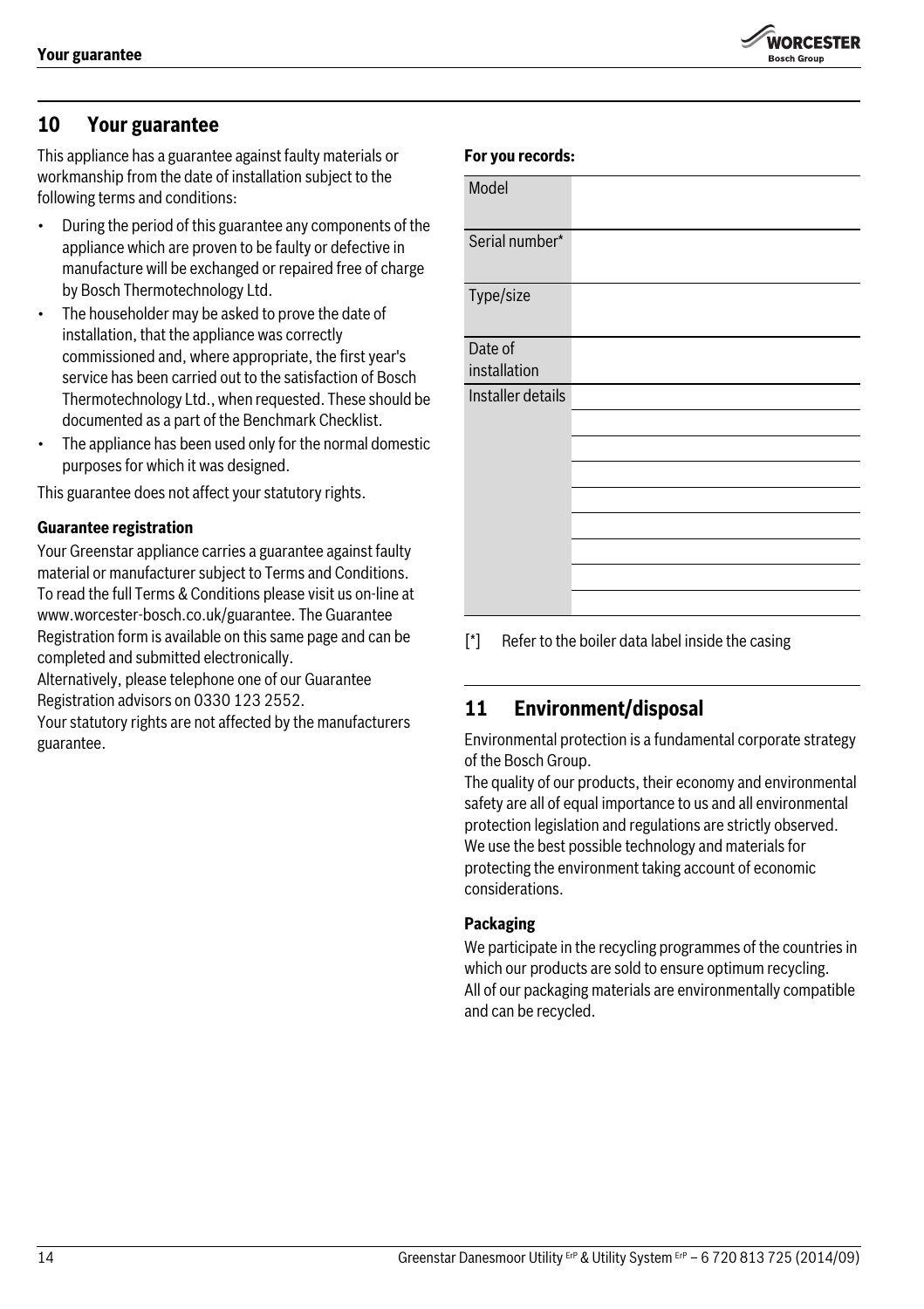

**Notes**